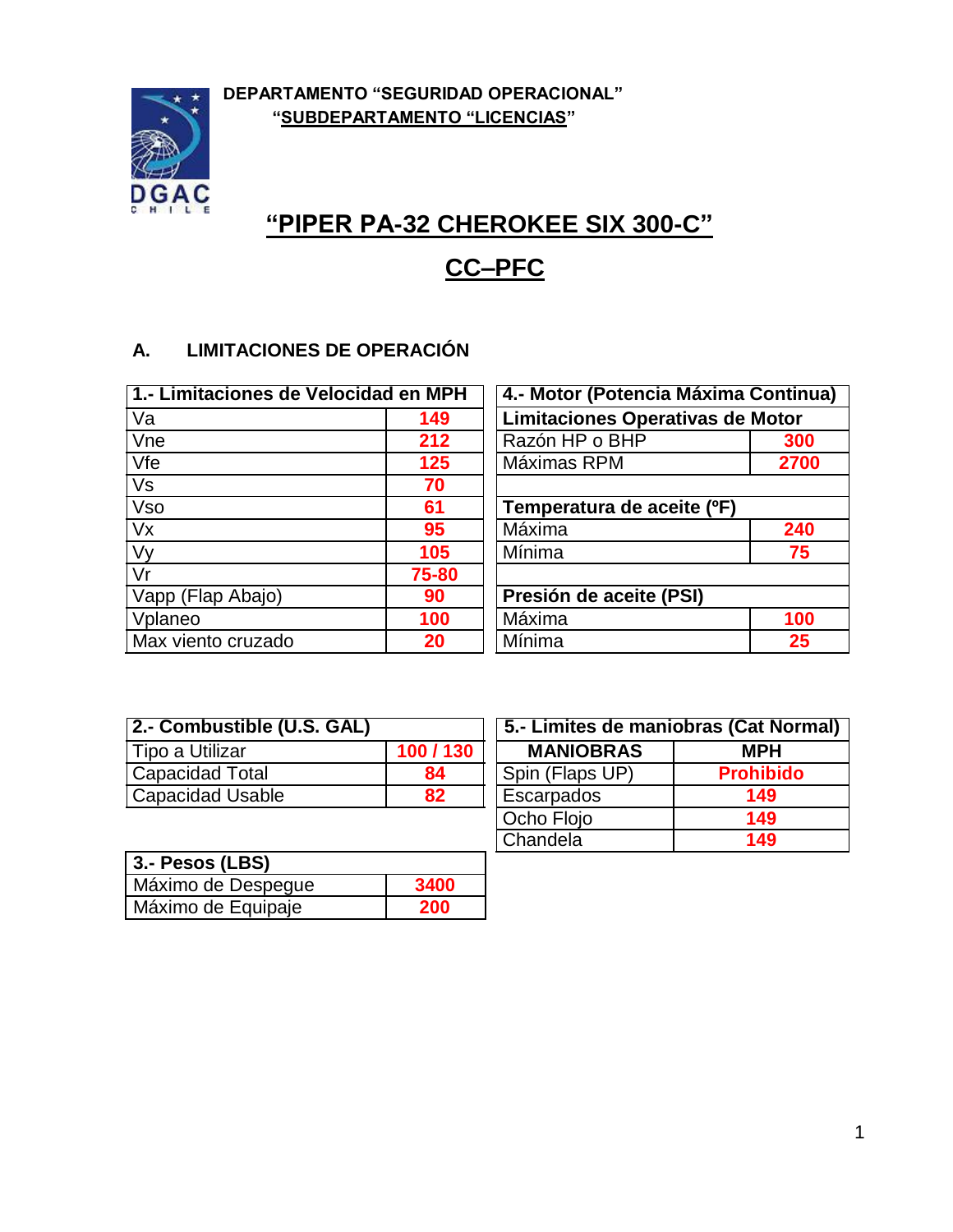#### **B. EMERGENCIES PROCEDURES**

#### **1. ENGINE FAILURE DURING TAKEOFF RUN**

| Throttle               | <b>IDLE</b>              |
|------------------------|--------------------------|
| <b>Brakes</b>          | <b>APPLY as required</b> |
| Wing Flaps             | <b>UPP</b>               |
| <b>Mixture</b>         | <b>IDDLE CUT-PFF</b>     |
| <b>Magnetos Switch</b> | <b>OFF</b>               |
| <b>Master Switch</b>   | OFF                      |

#### **2. ENGINE FAILURE IMMEDIATELY AFTER TAKEOFF**

| Airspeed               | <b>90 MPH</b>        |
|------------------------|----------------------|
| <b>Mixture</b>         | <b>IDDLE CUT-OFF</b> |
| <b>Fuel Selector</b>   | <b>OFF</b>           |
| <b>Magnetos Switch</b> | <b>OFF</b>           |
| Wing Flaps             | <b>A REQUIRED</b>    |
| <b>Master Switch</b>   | OFF                  |

## **3. ENGINE FAILURE DURING FLIGHT**

| Airspeed                  | <b>100 MPH</b>                                |
|---------------------------|-----------------------------------------------|
| <b>Fuel Selector</b>      | <b>SWITCH to another tank containing fuel</b> |
| <b>Electric Fuel Pump</b> | <b>ON</b>                                     |
| <b>Mixture</b>            | <b>RICH</b>                                   |
| <b>Propeller Control</b>  | <b>HIGH</b>                                   |
| <b>Throttle</b>           | <b>CLOSED and the one-inch open</b>           |
| Alternate Air             | <b>ON</b><br>2                                |
|                           |                                               |